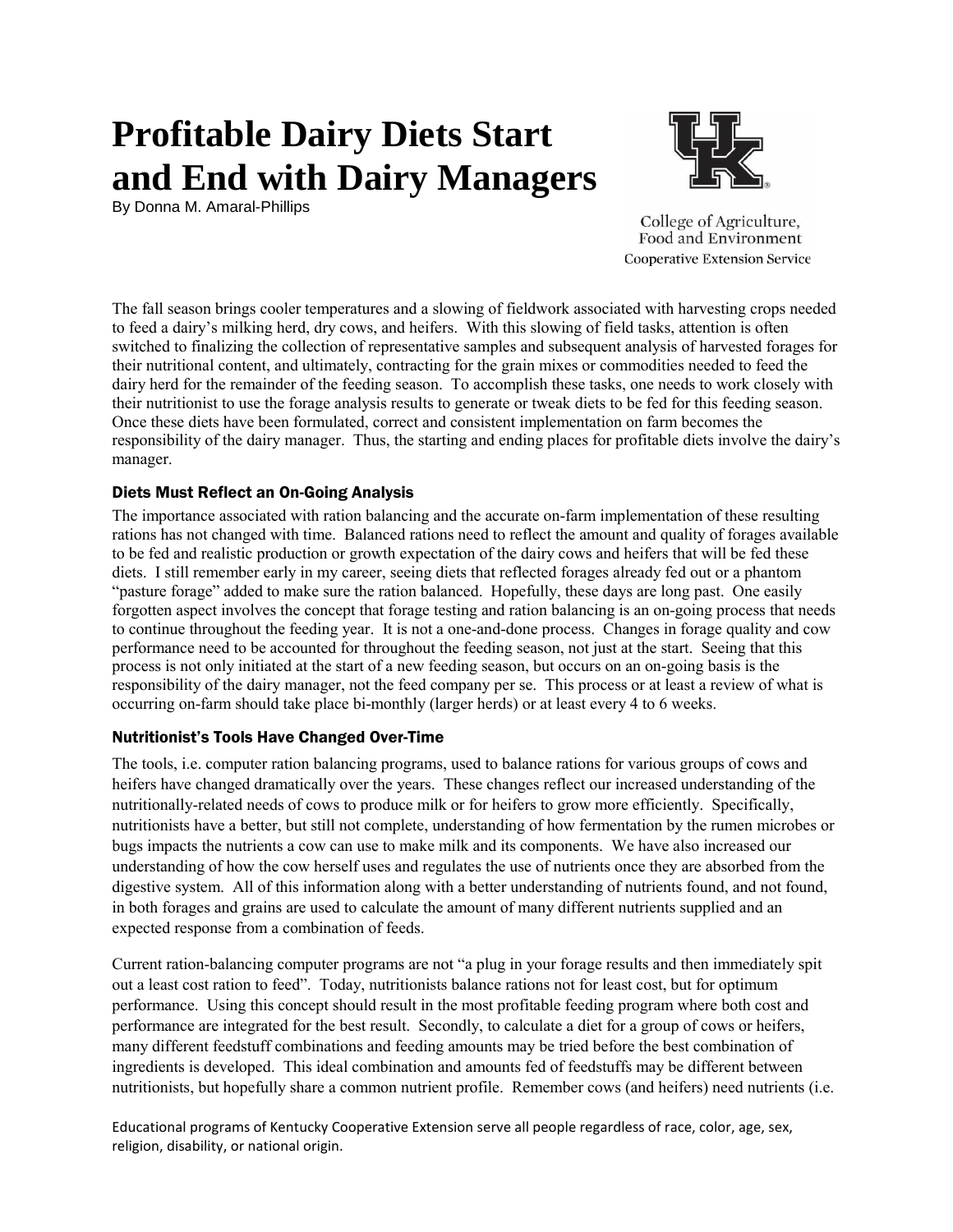#### **Profitable Dairy Diets Start and End with Dairy Managers**

carbohydrates, known as starches and sugars, and specific amino acids found in proteins) to make milk, grow, and "walk about", not specific ingredients. Thus, without a listing of the nutrients these rations are balanced for, comparison of diets or recipes from competing nutritional companies are difficult, especially if one just considers price alone. Different recipes may reflect a very different expected performance (milk production), mature weight of cows fed the diet, and/or ingredients used, and thus nutrient profile being provided.

Some nutritionists may develop a "base ration" that they believe best uses the forages found in their service area as well as purchased feedstuffs (grains mainly) they have available and are economical. Several "base rations" may be developed to reflect differing production and breed of cows reflecting different mature body weights. Rations for a particular farm then are balanced by tweaking or through minor adjustments in the amounts (or deletions) of feedstuffs found in the "base ration" to reflect a farm's current forage quality and quantity available and cow performance. A trace mineral, vitamin and additive pack is then added to complete the ration. Thus, one may notice a common theme in ingredients between neighbors, even though the rations differ due to the quality of their forages.

Outputs from newer-age, computer ration balancing programs calculate the amount and/or concentrations of over 50 nutritionally-related nutrients and fractions impacting performance and this list continues to grow. Many of these calculated numbers reflect what potentially is available from the fermentation within the rumen and the impact of these nutrients at the mammary gland which the cells use to make milk. Many of these calculated nutrients or fractions will be reflected in the calculated amount of metabolizable energy (ME) and metabolizable protein (MP) in a respective diet. Both of these calculated amounts reflect the amount of energy or protein that is available to the cow for milk production, growth and "just walking around", also known as maintenance by nutritionists. Some computer programs will calculate what is termed ME or MP allowable milk or the amount of milk either the energy or protein supply should be able to support. This calculated production does not guarantee that this is the performance you will get; just that the calculated amount of ME or MP should support this production after maintenance needs are accounted for. If one wanted to compare rations, comparing these results might be a place to start assuming dry matter intakes are similar between diets.

## Do you have a Nutritionist or a Feed Person?

To use these computer programs, the user needs to have a sound, comprehensive, and up-to date understanding of processes that occur in the cow's rumen, digestive tract, and body tissues and organs, such as the liver and mammary gland. This knowledge is then coupled with an understanding of which feedstuffs can be used to supply the needed nutrients. This knowledge base is needed to detect when shortages or excesses are calculated and how to correct the imbalance. As one might guess, this skill set requires attending on-going educational opportunities. Today these educational opportunities can be done in-person or electronically from a remote location. The key is they are completed on an on-going basis and the person understands and can apply the material covered in these trainings. With the new Dairy NRC (publication that explains nutritional needs), protein nutrition, in particular, will be seeing many changes which will be included in the next generation of ration balancing programs. Listen to your nutritionist and see if they mention if they have attended trainings recently. Not only will they learn from these opportunities, but you will also, and this information can have a positive impact on the profitability of your dairy.

## A Dairy Manager Controls His/Her Destiny

Educational programs of Kentucky Cooperative Extension serve all people regardless of race, color, age, sex, religion, disability, or national origin. Understanding some of the basic principles behind balancing rations and the importance of implementing certain components on-farm are critical skills for a dairy manager. The key here is to know what questions to ask and detect when problems may be starting to occur, not after they have had a major impact on milk production, health or reproduction of cows or heifers. Recently, I had the opportunity to "judge" a high school dairy management competition. When asked questions about what the animals in the scenario were being fed,